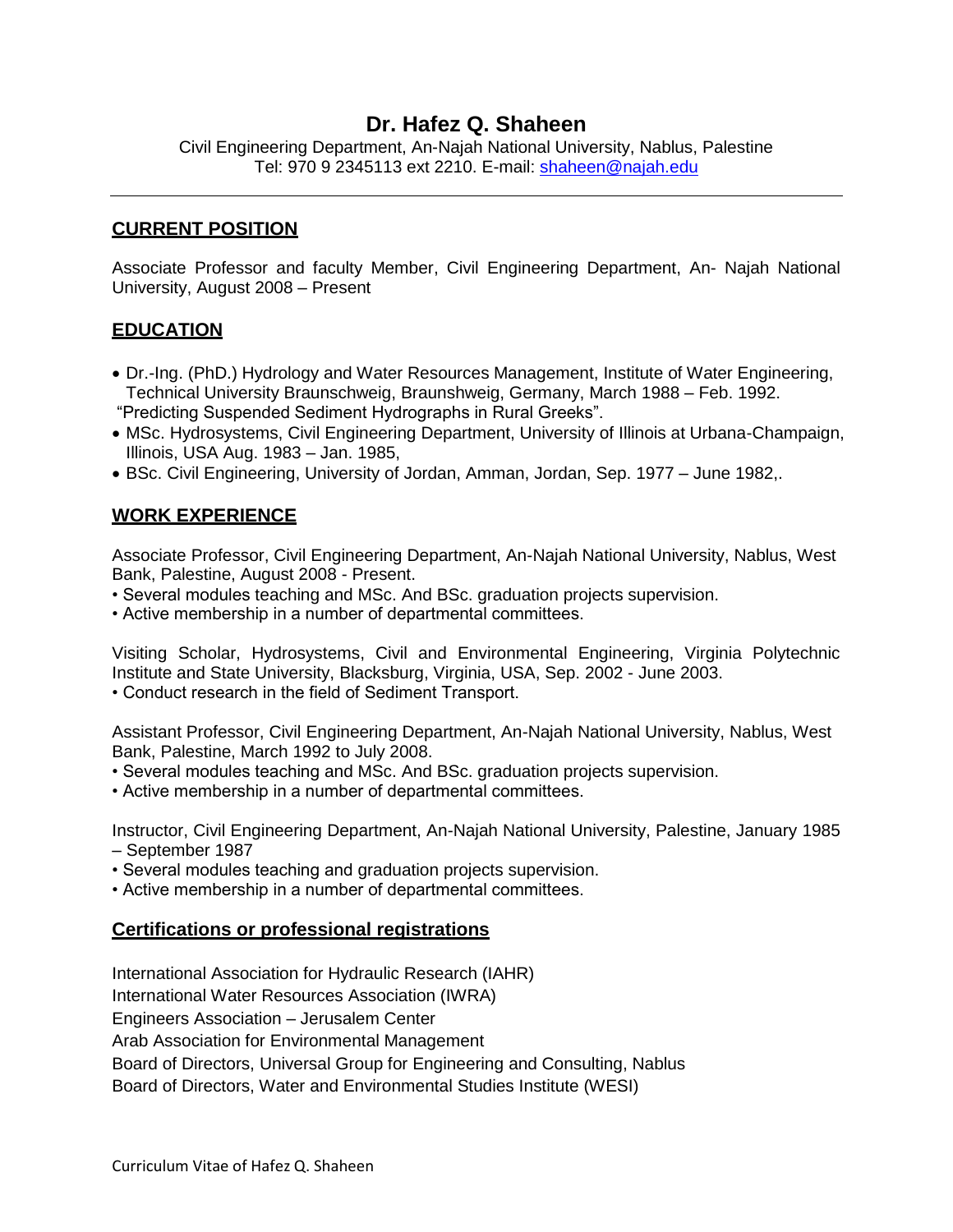# **ADDITIONAL CAREER EXPERIENCE - PART TIME**

• Consultant, Universal Group for Engineering and Consulting, Nablus, West Bank, Palestine, 1993-present

Consultant for several projects in the field of Water and Wastewater Engineering Systems and for different Environmental studies.

## **SOCIAL AND ORGANIZATIONAL SKILLS**

• I was elected as a council member of Nablus Municipality and served as the Deputy Mayor for Planning and Technical Affairs from Dec 2005 to October 20012

• I was elected as the head of the Engineering association, Nablus Branch, 2004-2006.

• I was and I am still member in different NGOs working in different social fields; An-Najah Friends Association, Patients Friends Association, etc.

## **COMPUTER SKILLS**

• MS Office

• Water Cad, Sewer Cad

# **TRAINING**

- Short course in Improving Efficiency and Reliability in Water Distribution Systems, UIMP, Valencia, Spain, Nov. 1994.
- Short course in Groundwater Resources Management in Arid Environments, University of Newcastle upon Tyne, Newcastle, United Kingdom, April 1994.

# **AWARDS**

- German Academic Exchange Service (DAAD), Visiting Scholar, Braunschweig and Freiburg Universities, Germany, July - August 2004.
- Fulbright, Visiting Scholar, Virginia Tech, Blacksburg, VA, USA, August 2002 June 2003.
- German Academic Exchange Service (DAAD), Visiting Scholar, Braunschweig, Germany, December 2001.
- Palestinian American Research Center (PARC), Visiting Scholar, University of Illinois at Urbana-Champaign, Illinois, USA, June-August 2001.
- German Academic Exchange Service (DAAD), Visiting Scholar, Braunschweig, Germany, July - August 2000.
- United Nations Development Programme (UNDP), Short course, UIMP, Valencia, Spain, Nov. 1994.
- British Council, Short course, University of Newcastle upon Tyne, Newcastle, United Kingdom, April 1994.
- German Academic Exchange Service (DAAD), PhD. Scholarship, Technical University Braunschweig, Germany, Oct. 1987 - March 1992.
- AMIDEAST, MSc. Scholarship, University of Illinois at Urbana-Champaign, Illinois, USA, Aug. 1983 - Jan. 1985.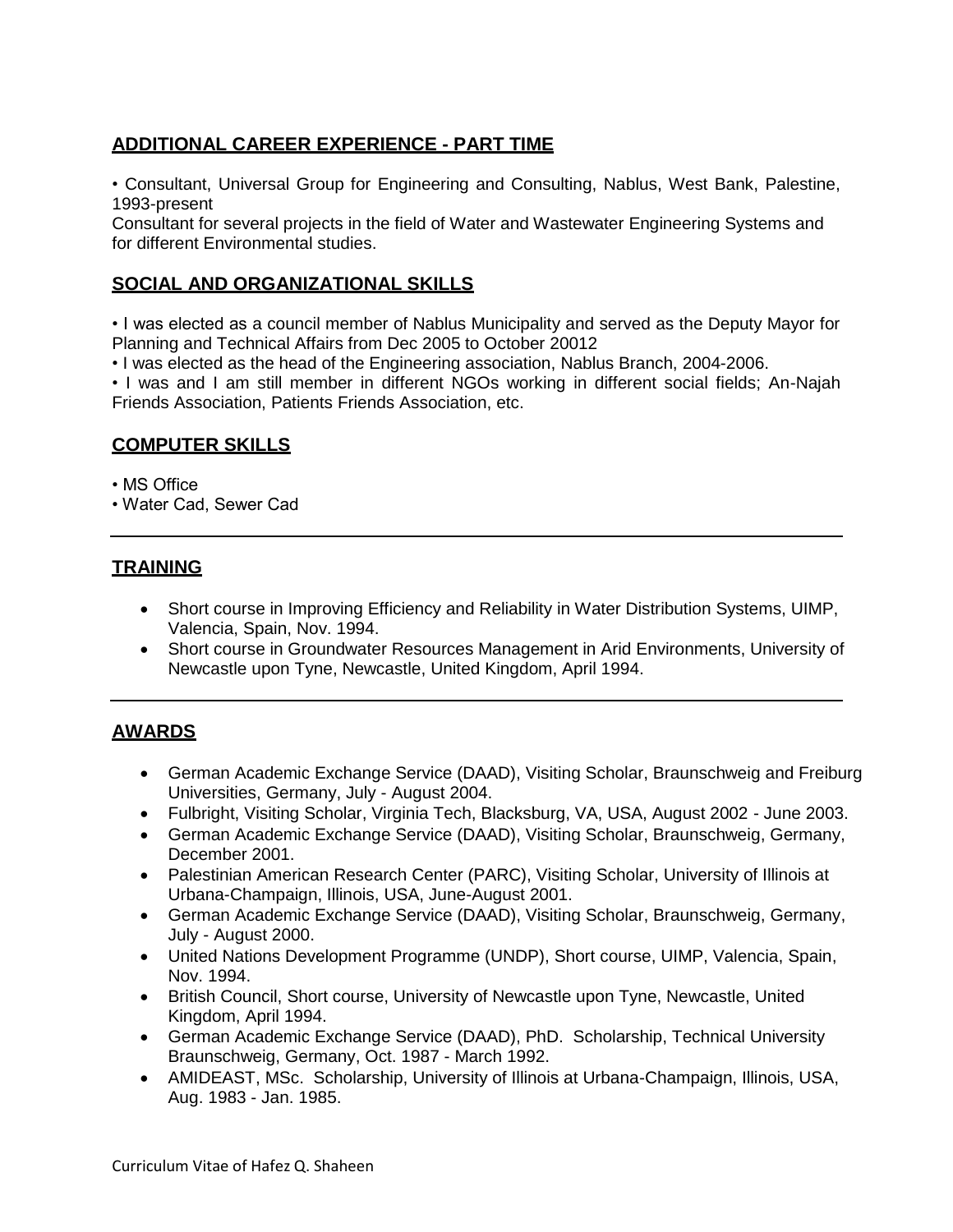Jordanian Ministry of Education, BSc. Scholarship, Jordan University, Amman, Jordan, Sep. 1977 - June 1982.

# **COURSES TAUGHT:**

## **BACHELOR COURSES:**

Elementary Fluid Mechanics, Hydraulics, Hydrology, Irrigation and Drainage, Statics, Dynamics, Engineering Economy, Environmental Engineering I, Environmental Engineering II, Environment in Palestine, Introduction to Engineering.

#### **MASTER LEVEL COURSES:**

Probability and Statistics for Engineers, Hydrological Processes and Systems, Advanced Hydraulics, Water Resources Engineering, Planning of Engineering Systems, Environmental Impact Assessment.

## **PUBLICATIONS**

#### **REFEREED JOURNALS:**

- Issam A. Al-Khatib, Maria Monou, Abdul Salam F. Abu Zahra, Hafez Q. Shaheen, Despo Kassinos (2010): Solid waste characterization, quantification and management practices in developing countries. A case study: Nablus district, Palestine. Journal of Environmental Management 91, 1131– 1138.
- Hafez Shaheen and Riyad Abdel Karim (2007): Management of Olive-Mills Wastewater in Palestine. An-Najah University Journal for Research, Natural Science Vol. 21, 2007, An-Najah National University, Nablus, Palestine.
- Hamees Tubeileh, Hafez Shaheen, and Amjad Aliewi (2005): Modeling of the Eocene Aquifer in Northern West Bank, An-Najah Journal for Research, Natural Science, An-Najah National University, Nablus, Palestine.
- Hafez Q. Shaheen and P. Diplas (2005): Bedload transport in gravel streams Surface versus subsurface based transport analysis. An-Najah Journal for Research, Natural Science, An-Najah National University, Nablus, Palestine.
- Hafez Shaheen, Anan Jayyousi and Sameer Shadeed (2005): Hydrograph Estimation in Semiarid Regions Using GIS supported GIUH, Model West Bank as a Case Study. JASC journal, Saudi Arabia.
- H.Q. Shaheen (2003): Wastewater Reuse as means to optimize the use of Water Resources in the West Bank. Water International, Vol 28, No 2, IWRA, USA.
- H.Q. Shaheen (2002): "Storm Water Drainage in Arid and Semiarid Regions, West Bank as a case study." An-Najah Journal for Research, Natural Science, Vol 16 (2), An-Najah National University, Nablus, Palestine.
- H.Q. Shaheen (2000): "Municipal wastewater characteristics at Irtah pumping station in Tulkarem City.", Water Science and Technology, No. 42 (1-2).
- H.Q. Shaheen (1992). Modeling of Suspended Sediment Hydrographs in Rural Catchments (in Germany), TU Braunschweig Journal, Heft 116/1992, Braunschweig, Germany

#### **REFEREED CONFERENCES:**

 Samer Al- Kharouf and Hafez Shaheen (2005): Appraisal of Social and Cultural Factors Affecting Wastewater Reuse in the West Bank. First International Conference on Sustainable Urban Wastewater Tretment and Reuse, Nicosia, Cyprus.